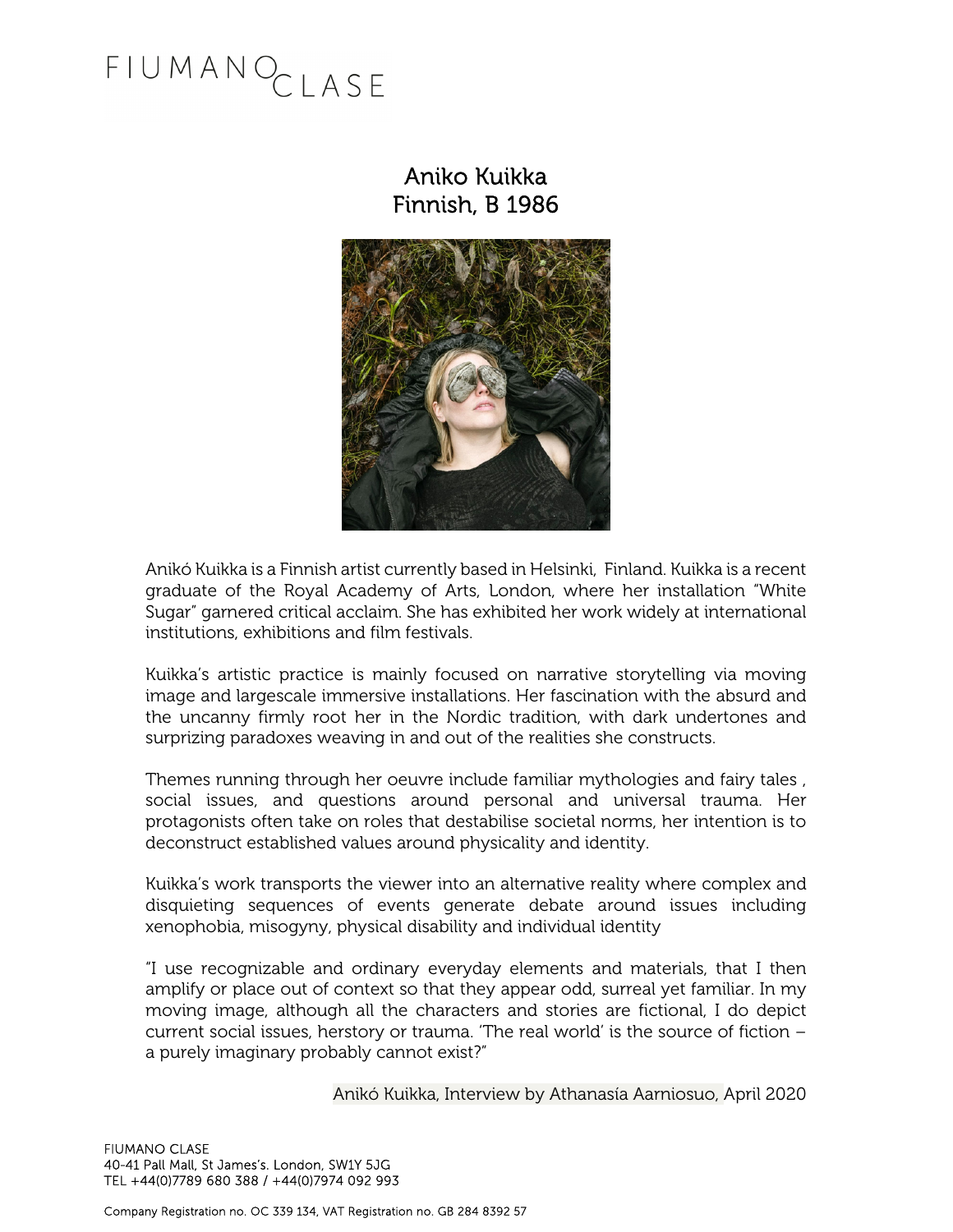# FIUMANOCLASE

#### Education

2014 – 2017 Royal Academy of Arts, Royal Academy Schools Post Graduate Diploma in Fine Art

2013 – 2015 Academy of Fine Arts at The University of The Arts Helsinki, MFA, Time and Space Department

2013 Slade School of Fine Art (UCL), Erasmus Exchange, Fine Art Media Department

2010 – 2013 Academy of Fine Arts at The University of The Arts Helsinki, BFA, Time and Space Department

2009 – 2010 Turku Arts Academy, BFA Fine Art Studies

2005 – 2009 Art School MAA, Vocational Degree in Contemporary Art

#### Awards & Grants & Residencies

- 2022 Artist grant Arts Promotion Centre, Finland
- 2022 Project grant, Arts Promotion Centre, Finland
- 2021 Artist grant, Paulo Foundation, Finland
- 2021 Artist grant, Arts Promotion Centre, Finland
- 2020 Young Artists' Grant, Finnish Art Society
- 2020 Project Grant, Alfred Kordelin Foundation
- 2020 Artist Grant, Oskar Öflunds Stiftelse
- 2020 Project Grant, Frame Contemporary Art Finland
- 2020 Artist Grant, Arts Promotion Centre Finland
- 2020 Nordic Dialogic Retreat, Arts Promotion Centre Finland
- 2019 Travel Grant, Arts Promotion Centre Finland
- 2019 2020 Studio Scholarship at HIAP Suomenlinna, Academy of Fine Arts Foundation
- 2019 Travel Grant, Frame Contemporary Art Finland
- 2019 Project Grant, Visek
- 2018 Artist Grant, Arts Promotion Centre Finland
- 2018 Travel Grant, Frame Contemporary Art Finland
- 2018 Project Grant, Arts Promotion Centre Finland
- 2018 Artist Grant, Paulo Foundation
- 2017 The Next Thing Award, Bury Art Museum
- 2017 André Dunoyer De Segonzac Prize, Royal Academy of Arts
- 2017 Study Bursary, Red Butterfly Foundation
- 2016 Landseer Prize, Royal Academy of Arts
- 2015 Study Bursary, The Leverhulme Trust
- 2014 Group Exhibition Grant, Finnish Academy of Fine Arts
- 2014 Study Bursary, The Leverhulme Trust
- 2013 Project Grant, Finnish Academy of Fine Arts
- 2012 Impilinna Residency, Utö, Kuvan Residenssiyhdistys Ry
- 2012 Contemporary Past Workshop, Nida Art Colony
- 2011 Berlin Residency, Finnish Academy of Fine Arts
- 2010 Artist Grant, Theatre Barker
- 2009 Group Exhibition Grant, Folk Culture Fund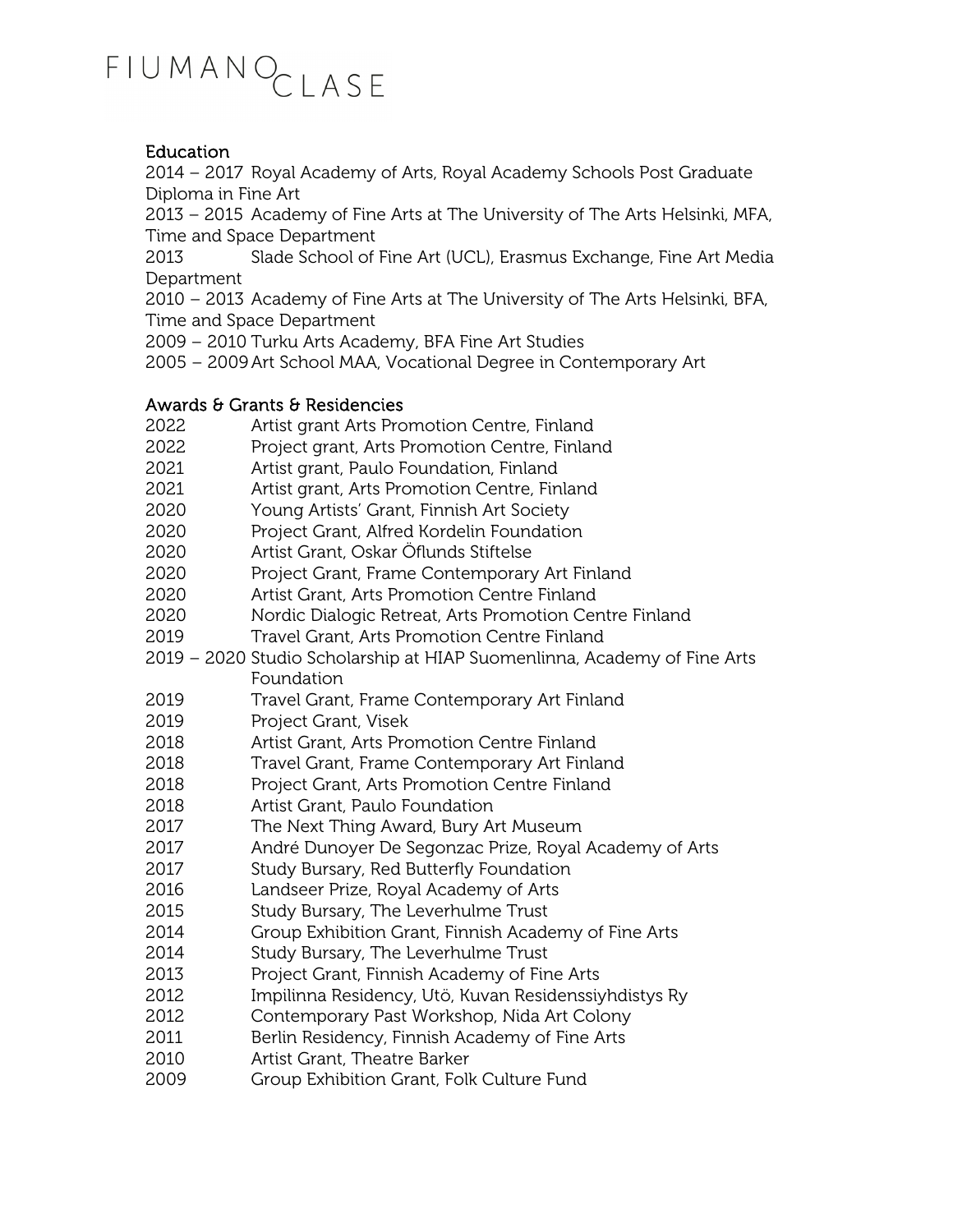### FIUMANOCLASE

#### Solo Exhibitions

- 2022 Eläin |Animal | Djur, Cultural Centre Caisa, Helsinki, Finland
- 2021 Sun Aikas Koittaa Your Dawn Will Come, Fiumano Clase, London
- 2020 Shingle MAA-tila, Helsinki, Finland
- 2019 Wednesday 12, GAO Gallery, London, UK
- 2018 White Sugar, Forum Box Mediabox Helsinki, Finland

#### Selected Mixed Exhibitions

2022 One by One, Fiumano Clase, Pall Mall, London, UK 2019 Aesthetica Art Prize Exhibition, York Art Gallery, York, UK 2018 Juried Exhibition 2018, Los Angeles Municipal Art Gallery LAMAG, Los Angeles, USA One, Cleve Carney Art Gallery, Chicago, USA Chumming, Glasgow International, The Pipe Factory, Glasgow, **Scotland** 2017-18 The Next Thing, Bury Art Museum & Sculpture Centre, Bury, UK 2017 RA Schools Show, Royal Academy Schools, London, UK 2016 All About My Mother, Royal Academy of Arts - Keepers Room, London, UK Premiums: Interim Projects, Royal Academy of Arts London, UK 2015 Kuvan Kevät, Exhibition Laboratory, Helsinki, Finland 2014 The Last Breath – Rented by The Hour, Clearlake Hotel, London, UK Everything you Can Think of Is True, Fotografins Hus, Stockholm, Sweden 2013-14 The Young Artists 2013, Kunsthalle Helsinki Helsinki, Finland 2012 Gismologiy, Gallery FAFA, Helsinki, Finland 2011 Post Natura: Lens Politica, Gallery FAFA, Helsinki, Finland 2010 1st Year Presents, Kaiku Gallery, Helsinki, Finland Path, Art Centre Honkahovi, Mänttä, Finland Joke of the Year, Köysirata Gallery Turku, Finland 2009 North Pride, Cultural Centre Valve, Oulu, Finland Artivo, MAA-tila, Helsinki, Finland

#### Selected Festivals & Screenings

| 2020 | VAFT Video Art Festival Turku, Kino Diana, Finland               |
|------|------------------------------------------------------------------|
| 2019 | Night of the Arts, Turku Kunsthalle, Turku, Finland              |
| 2018 | VAFT & VAEFF, Kino Diana, Turku, Finland                         |
| 2016 | EAMIF At Bedlam Film Festival, Bedlam Church Theatre, Edinburgh  |
|      | Mono6.3, Ha Ha Gallery, Southampton, UK                          |
|      | Mono6.1, Galleria Arsenal Bislystok, Poland                      |
|      | Mono6, Courtyard Theatre, London, UK                             |
| 2014 | Video Art Takeover, Photographic Centre Peri, Turku, Finland     |
| 2013 | B Kino, B-Galleria, Turku, Finland                               |
|      | Selected for Experimental Competition, Fest, Espinho, Portugal   |
|      | Mia: Limbic Resonance, Armory Arts Centre, Pasadena, USA         |
| 2012 | Hannik Futura Sunner Club, Atelié Kukkanuro, Kauniainen, Finland |

2012 Hapnik Futura Supper Club, Ateljé Kukkapuro, Kauniainen, Finland